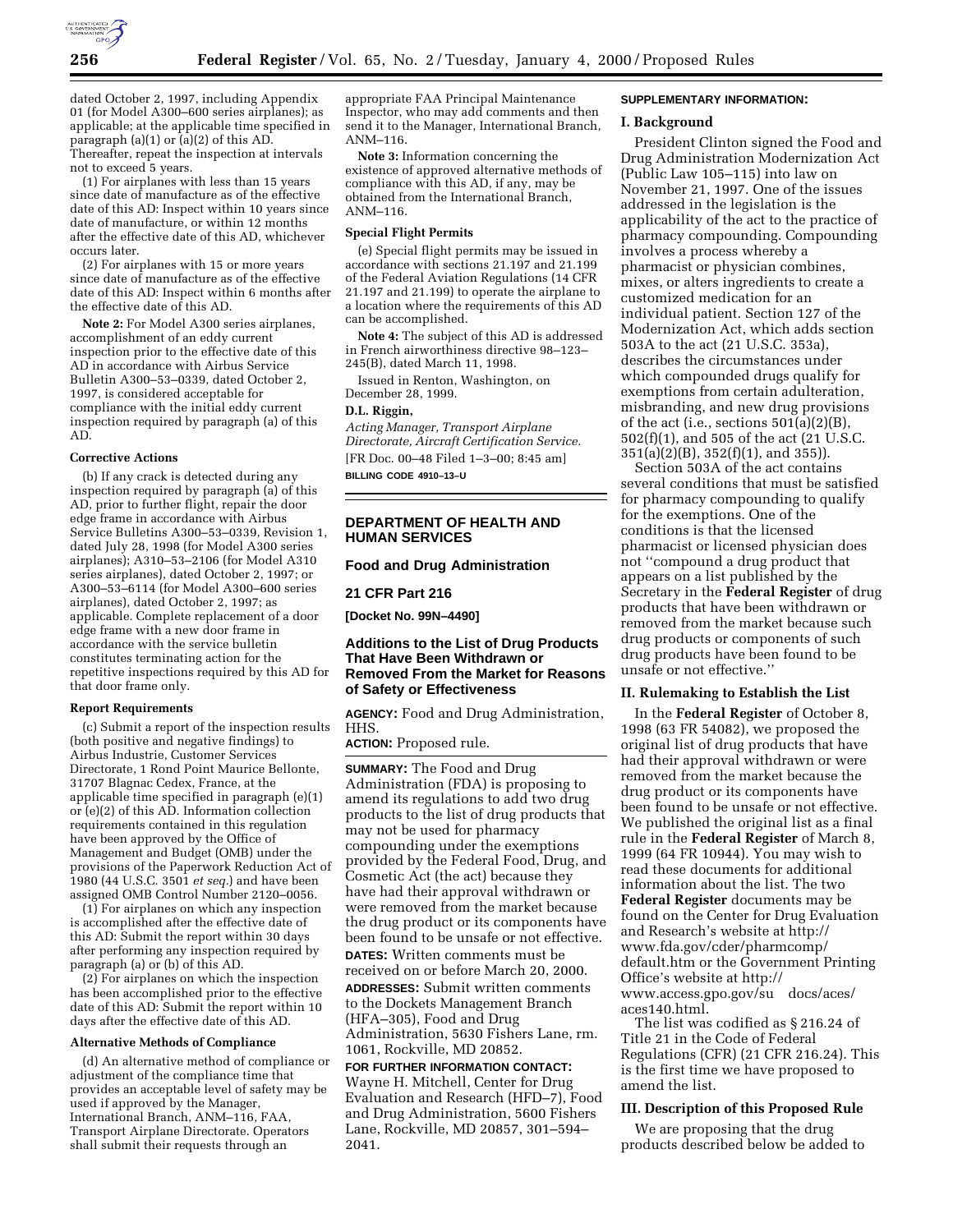the list of drug products that have had their approval withdrawn or were removed from the market because the drug product or its components have been found to be unsafe or not effective. Compounding a drug product that appears on the list is not covered by the exemption provided in section 503A(a) of the act, and it may be subject to enforcement action under sections 501(a)(2)(B), 502(f)(1), and 505 (among other applicable provisions) of the act.

*Aminopyrine: All drug products containing aminopyrine*. Drug products containing aminopyrine were used as an analgesic and an antipyretic. Aminopyrine caused agranulocytosis, a condition characterized by a decrease in the number of certain white blood cells and lesions on the mucous membrane and skin. Some of the cases of agranulocytosis were fatal. In 1964, we declared drug products containing aminopyrine to be new drugs. We invited new drug applications (NDA's) for these drug products, but only for use as an antipyretic in serious situations where other safer drugs could not be used (see 21 CFR 201.311 (42 FR 53954, October 4, 1977)). We received no NDA's for drug products containing aminopyrine, and those unapproved drug products were removed from the market by their manufacturers (see 42 FR 53954).

*Astemizole: All drug products containing astemizole*. Astemizole tablets were marketed under the trade name Hismanal and were indicated for the relief of symptoms associated with seasonal allergic rhinitis and chronic idiopathic urticaria. We approved the NDA for astemizole tablets in December 1988. Within a few years of the approval, it was learned that low-level overdosages of astemizole were resulting in life-threatening heart arrhythmias. Patients with liver dysfunction or who were taking other drugs that interfered with the metabolization of astemizole were also found to be at risk of serious cardiac adverse events while taking astemizole. The manufacturer of astemizole tablets, the only astemizole drug product, removed the product from the market on June 18, 1999. We published a notice in the **Federal Register** of August 23, 1999 (64 FR 45973), announcing our determination that astemizole tablets were withdrawn from the market for safety reasons.

### **IV. Environmental Impact**

The agency has determined under 21 CFR 25.30(h) that this action is of a type that does not individually or cumulatively have a significant effect on the human environment. Therefore,

neither an environmental assessment nor an environmental impact statement is required.

### **V. Analysis of Impacts**

We have examined the impacts of the proposed rule under Executive Order 12866, the Regulatory Flexibility Act (5 U.S.C 601–612), and the Unfunded Mandates Reform Act of 1995 (Public Law 104–4). Executive Order 12866 directs agencies to assess all costs and benefits of available regulatory alternatives and, when regulation is necessary, to select regulatory approaches that maximize net benefits (including potential economic, environmental, public health and safety, and other advantages; distributive impacts; and equity). Executive Order 12866 classifies a rule as significant if it meets any one of a number of specified conditions, including having an annual effect on the economy of \$100 million or adversely affecting in a material way a sector of the economy, competition, or jobs, or if it raises novel legal or policy issues. As discussed below, the agency believes that this proposed rule is consistent with the regulatory philosophy and principles identified in the Executive Order. In addition, the proposed rule is not a significant regulatory action as defined by the Executive Order and so is not subject to review under the Executive Order.

The agency has not estimated any compliance costs or loss of sales due to this proposed rule because it prohibits pharmacy compounding of only those drug products that have already been withdrawn or removed from the market. Although the agency is not aware of any routine use of these drug products in pharmacy compounding, the agency invites the submission of comments on this issue and solicits current compounding usage data for these drug products.

Unless an agency certifies that a rule will not have a significant economic impact on a substantial number of small entities, the Regulatory Flexibility Act requires agencies to analyze regulatory options to minimize any significant economic impact of a regulation on small entities. The agency is taking this action to comply with section 503A of the act. This provision specifically directs us to develop a list of drug products that have been withdrawn or removed from the market because such products or components have been found to be unsafe or not effective. Any drug product on this list will not qualify for the pharmacy compounding exemptions under section 503A of the act.

The drug products that are proposed to be added to the this list were manufactured by several different pharmaceutical firms, some of which may have qualified under the Small Business Administration (SBA) regulations (those with less than 750 employees) as small businesses. However, since the list only includes drug products that have already been withdrawn or removed from the market for safety or efficacy concerns, this proposal will not negatively impact these small businesses. Moreover, no compliance costs are estimated for any of these small pharmaceutical firms because they are not the subject of this rule and are not expected to realize any further loss of sales due to this proposal. Further, the SBA guidelines limit the definition of small drug stores or pharmacies to those that have less than \$5.0 million in sales. Again, the pharmacies that qualify as small businesses are not expected to incur any compliance costs or loss of sales due to this regulation because the products have already been withdrawn or removed from the market, and the agency believes that these drugs would be compounded only very rarely, if ever. Therefore, we certify that this rule will not have a significant economic impact on a substantial number of small entities.

Section 202 of the Unfunded Mandates Reform Act requires that agencies prepare an assessment of anticipated costs and benefits before proposing any expenditure by State, local, and tribal governments, in the aggregate, or by the private sector of \$100 million (adjusted annually for inflation) in any one year. The publication of the list of products withdrawn or removed from the market because they were found to be unsafe or ineffective will not result in expenditures of funds by State, local, and tribal governments or the private sector in excess of \$100 million annually. Because the agency does not estimate any annual expenditures due to the proposed rule, we are not required to perform a cost/benefit analysis according to the Unfunded Mandates Reform Act.

# **VI. Paperwork Reduction Act of 1995**

We tentatively conclude that this proposed rule contains no collections of information. Therefore, clearance by the Office of Management and Budget under the Paperwork Reduction Act of 1995 is not required.

#### **VII. Request for Comments**

Interested persons may, on or before March 20, 2000, submit to the Dockets